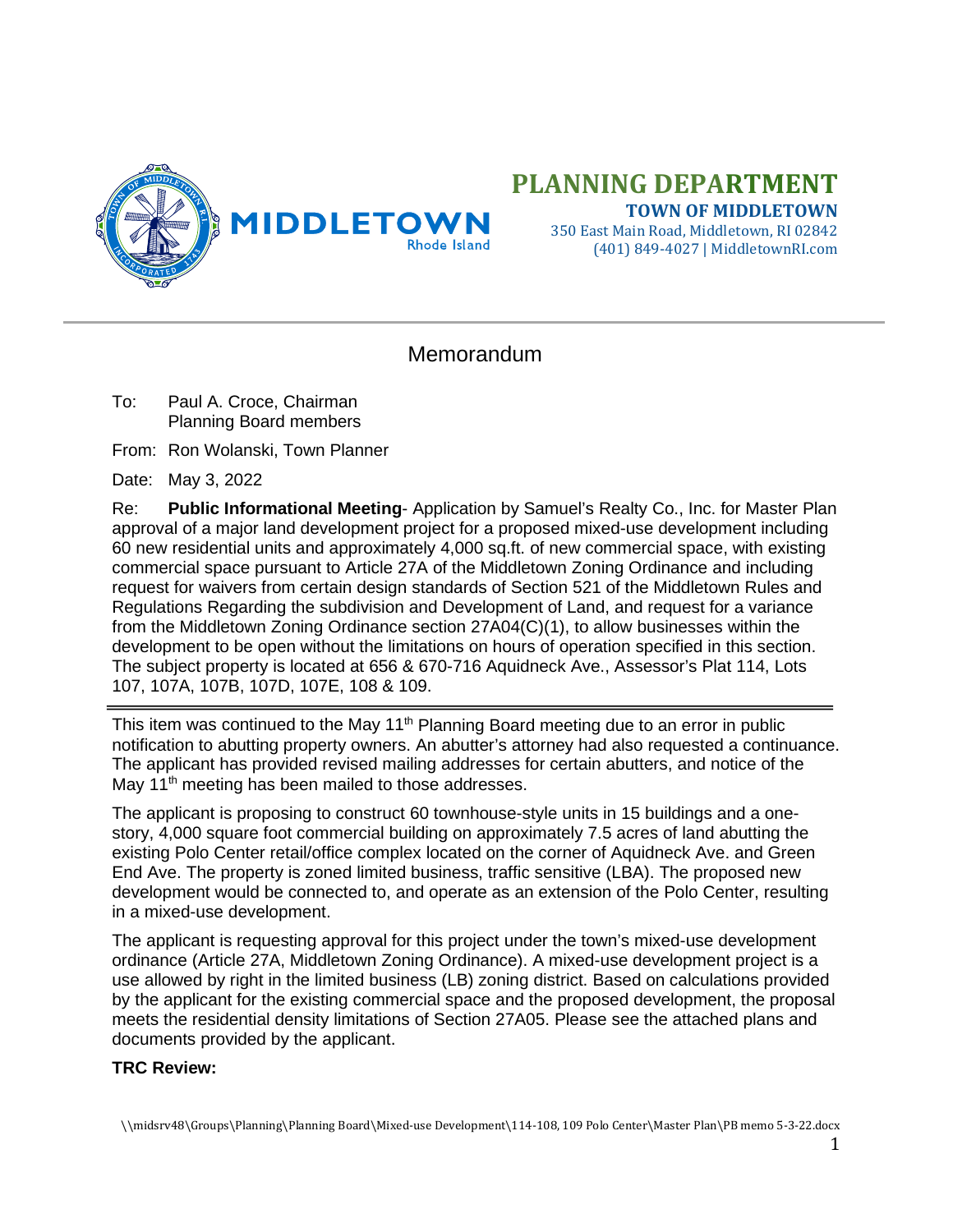Per the mixed-use development regulations, this project must undergo development plan review (DPR). However, since this application is for Master Plan approval, which does not require submission of full engineering design for the project, DPR will take place at the Preliminary Plan stage if the Master Plan is approved. The Technical Review Committee reviewed the Master Plan submission during its April 6<sup>th</sup> meeting. Upon completion of review the committee voted unanimously to forward a positive recommendation to the Planning Board subject to the following recommended conditions of approval.

### **Recommended Conditions of Approval:**

- 1. Access for Town vehicles to the existing sewer line and easement located along the westerly property line of lots 108 &109 shall be maintained.
- 2. A portion of the property is located within Zone 1 of the Watershed Protection District due to the presence of Stissing soils. If necessary, a special use permit to allow development in Zone 1 shall be sought and granted prior to Preliminary Plan approval.
- 3. The stormwater management plan submitted at Preliminary Plan stage shall demonstrate a reduction in peak flows from the 2-, 10- and 25-year storms compared to current conditions, if feasible.

Review and comment has also been sought from applicable local and state committees and agencies as required. A letter from RIDEM, previously provided, indicated that state wetlands and stormwater permitting will be required. Per Town regulations, such permits must be secured prior to submission of the Preliminary Plan application. Comments from the Conservation Commission and the Roads & Utilities Advisory Committee are attached.

## **Zoning Relief Sought:**

Pursuant to Section 27A02(D), the Planning Board has the authority to consider and act on any requests for relief from provisions of the Zoning ordinance. The applicant is seeking the following variance relief:

• Zoning Ordinance section 27A04(C)(1), to allow businesses within the development to be open without the limitations on hours of operation specified in this section. Please see the attached letter from the applicant which explains the reason for this request.

# **Required findings for variance relief:**

(1) That the hardship from which the applicant seeks relief is due to the unique characteristics of the subject land or structure and not to the general characteristics of the surrounding area and is not primarily due to a physical or economic disability of the applicant;

(2) That the hardship is not the result of any prior action of the applicant and does not result primarily from the desire of the applicant to realize greater financial gain;

(3) That the granting of the requested variance will not alter the general character of the surrounding area or impair the intent or purpose of this chapter or the Comprehensive Plan upon which this chapter is based; and

(4) That the relief to be granted is the least relief necessary.

(5) The Board shall, in addition to the above standards, require that evidence be entered into the record of the proceedings showing that: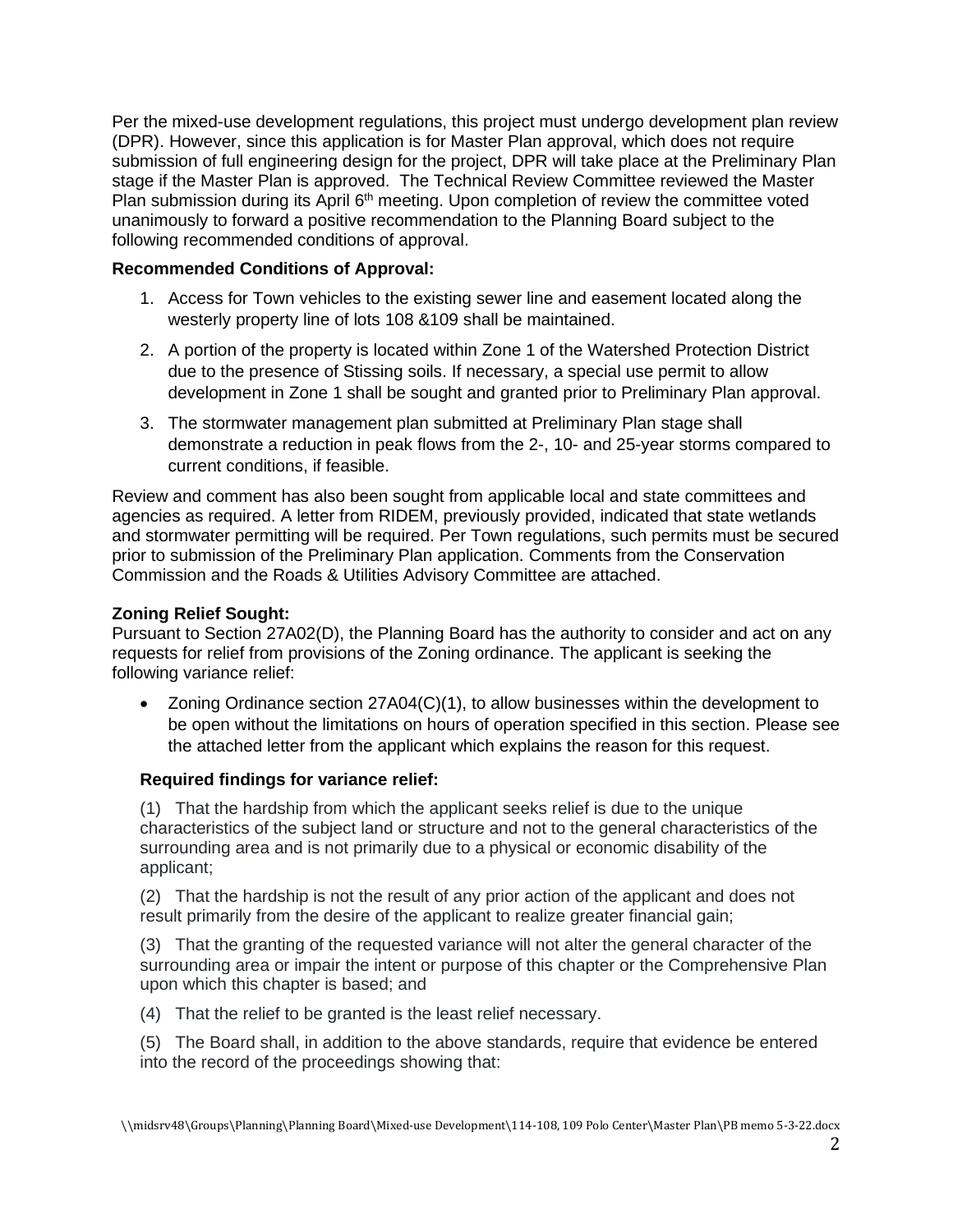(a) In granting a use variance the subject land or structure cannot yield any beneficial use if it is required to conform to the provisions of this chapter. Nonconforming use of neighboring land or structures in the same district and permitted use of lands or structures in an adjacent district shall not be considered in granting a use variance; and

 (b) In granting a dimensional variance, that the hardship which will be suffered by the owner of the subject property if the dimensional variance if not granted shall amount to more than a mere inconvenience. The fact that a use may be more profitable or that a structure may be more valuable after the relief is granted shall not be grounds for relief.

 (c) Dimensional variances granted in conjunction with a special use permit shall be supported by independent evidence on the record satisfying each of the requirements for a dimensional variance, and the Board shall vote on each dimensional variance before voting on the special use permit.

### **Potential Waiver Requests:**

At this stage of review (Master Plan), with the plans and level of detail submitted, the potential necessary waivers from the commercial development design standards of Section 521 of the Middletown Rules and Regulations Regarding the Subdivision and Development of Land is unclear. Identification of any necessary waivers will occur at the Preliminary Plan stage of review.

**Required findings** (Subdivision rules and regulations section 403)

The following is a list of the required findings the Board must make in approving a subdivision or land development project. The Board should make its own conclusions as to the consistency of the plan with these findings.

- 1. The proposed development is consistent with the comprehensive community plan and/or has satisfactorily addressed the issues where there may be inconsistencies;
- 2. The proposed development is in compliance with the standards and provisions of the Town Zoning Ordinance
- 3. There will be no significant negative environmental impacts from the proposed development as shown on the final plan, with all required conditions of approval;
- 4. The subdivision, as proposed, will not result in the creation of individual lots with such physical constraints to development that building on those lots according to pertinent regulations and building standards would be impracticable. (See definition of Buildable lot). Lots with such physical constraints to development may be created only if identified as permanent open space or permanently reserved for a public purpose on the approved, recorded plans;
- 5. All proposed land developments and all subdivision lots shall have adequate and permanent physical access to a public street. Lot frontage on a public street without physical access shall not be considered compliance with this requirement.

Cc: Applicant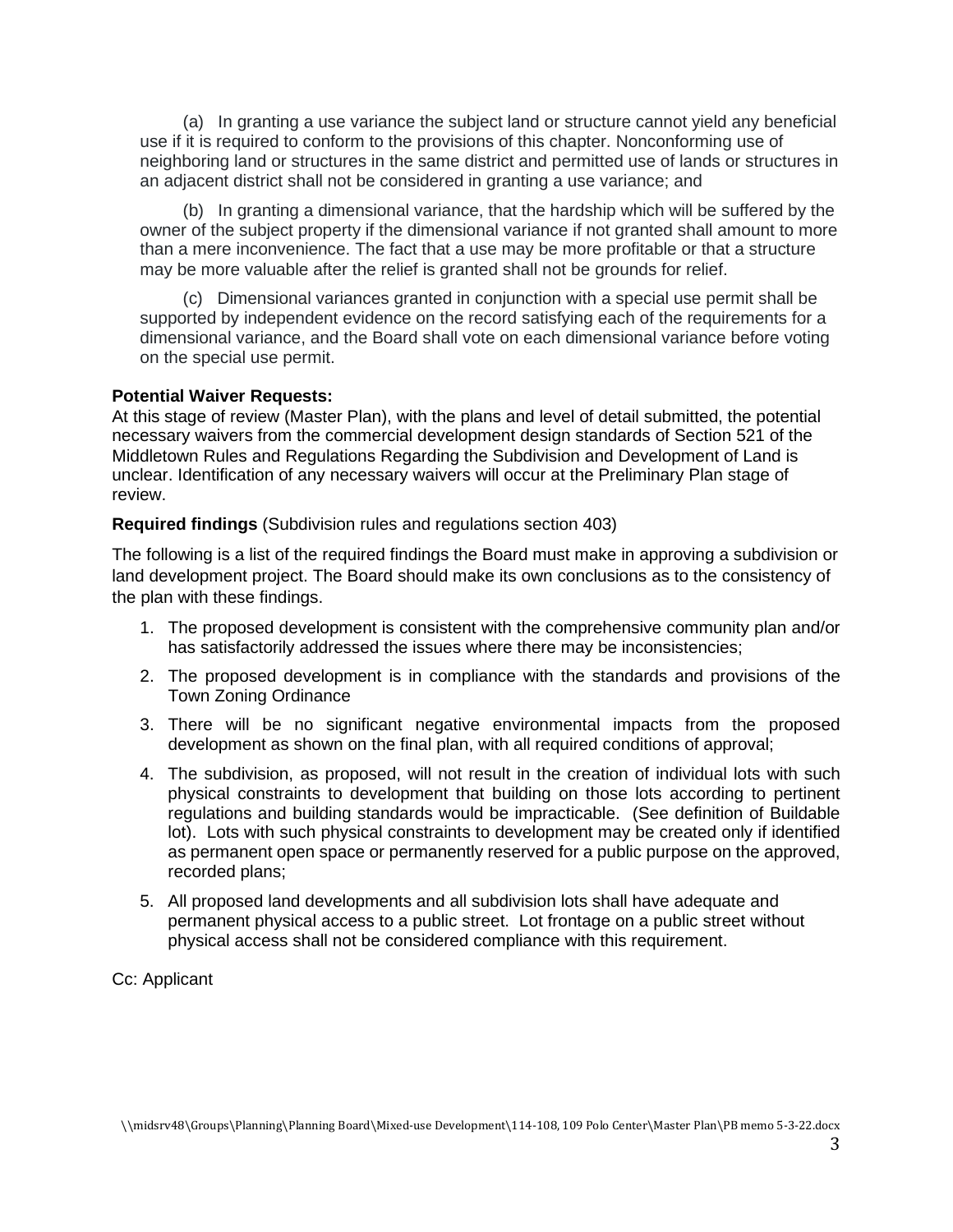| From:        | bat4477@aol.com                          |
|--------------|------------------------------------------|
| To:          | fijimail@cox.net                         |
| $Cc$ :       | Warren Hall; Ronald Wolanski             |
| Subject:     | Conservation Commssion meeting 4/11/2022 |
| Date:        | Tuesday, April 12, 2022 12:18:17 PM      |
| Attachments: | Polo Ctr MU CC Concerns.docx             |
|              |                                          |

### Good Morning,

The CC met Monday 4/11 and approved the Master Plan for the major land development project for Aquidneck Avenue adjacent to the Polo Center. However, the plans were preliminary and were not sufficiently detailed to provide many answers, and the project engineer was not available.

As such, the following questions remain and are referred to the Planning Board for their 4/13 meeting.

1. Stissing soil is present on a large portion of the project yet no special permit was requested. This would make it a Zone 1 building project. The applicants note that so much fill has been added to the land over the years that this is probably not required; a debatable issue.

2. The fresh water wetlands to the NW of the project do not seem adequately protected. There is usually a 25' or more minimum buffer between the edge of the wet land determination and the project, yet this is not noted on the plan presented. It was unclear whether there would be enough recharge of the wetlands after development. A suggestion to use pervious pavement near the wetlands was deferred to the engineer by the applicant. A DEM approval is probably required.

3. A suggestion for additional storm-water basins between the buildings was discussed.

4. Uncertainty as to how rainwater would be channeled from the roof tops to the storm-water basins was left unanswered.

5. A suggestion to augment the drainage of the project by using the existing storm water sewers on Johnnycake Hill Road was referred to the engineer by the applicant.

6. The road on the West side of the project seems to be subject to flooding during a heavy rainfall.

7. The water recharge was questioned. The treatment of the water in the storm-water basins for pollutants was questioned.

I hope this will help direct the conversation at the upcoming Planning Meeting.

Howard Hall, a Commission member, also asked that I forward his comments.

I there are further questions, please feel free to respond.

Jim Gedney Chair, Conservation Commission